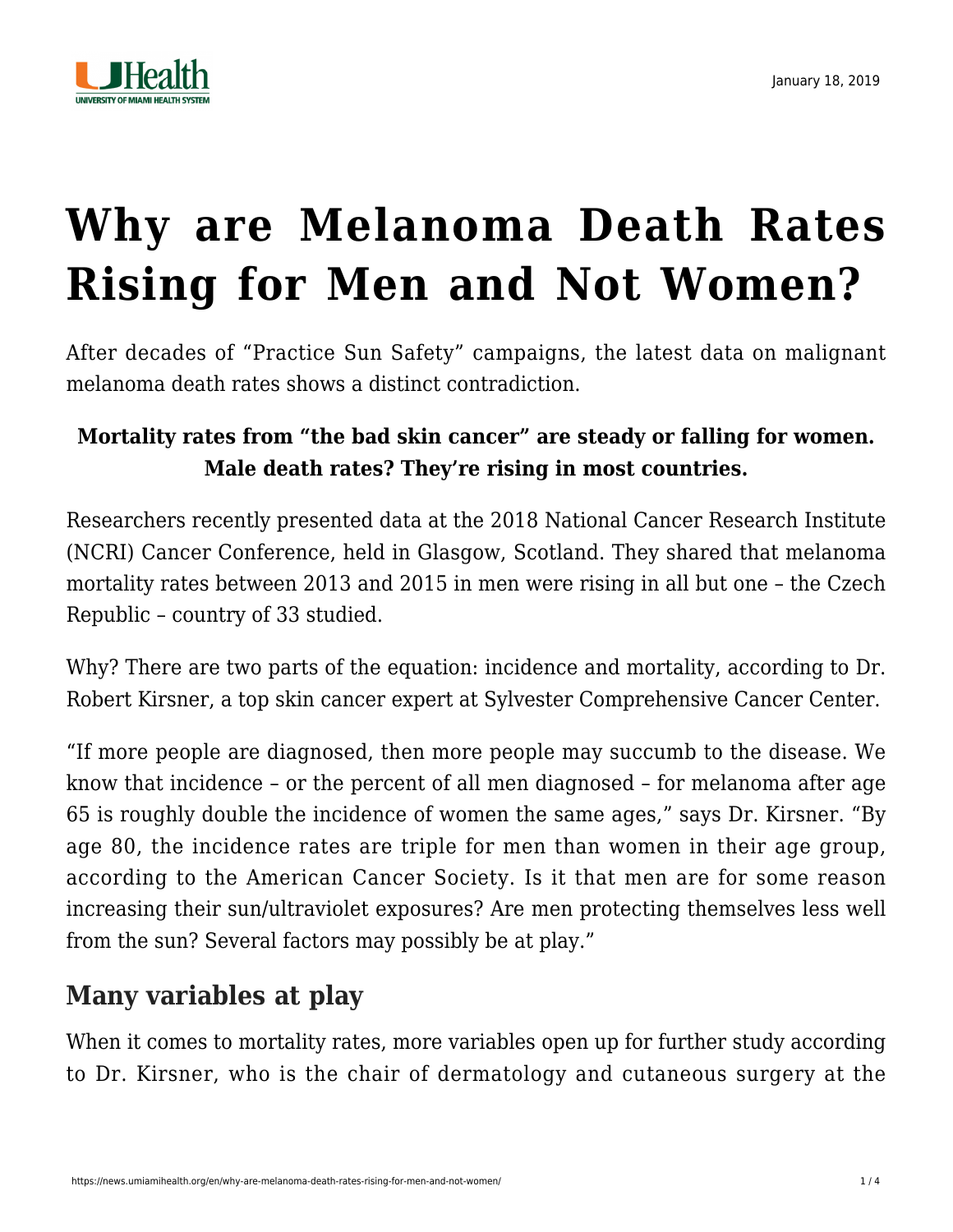

University of Miami Health System, and a former chair of the American Academy of Dermatology's Council on Education.

"Even if men might be wearing the same amounts of sunscreen as women, at all the right times, is it possible that when men develop a spot on the skin, they are more apt to ignore it? If so, they could be diagnosed at later, less treatable, stages of disease than their female counterparts."

Thankfully, he sees hope through two avenues.

"If more melanomas can be prevented, mortality can likely be reduced. Even if incidence, for any reason, cannot be reduced, we have better treatments today to help decrease deaths from the disease," says Dr. Kirsner.

### **The challenge of interpretation: in-situ melanomas**

One additional challenge is that the diagnosis is open to interpretation. For example, invasive melanomas have already grown into lower layers of the skin. They may have already spread a bit. And they are fairly easy to see and diagnose.

"In-situ melanomas, however, are growing in the very top layers of the skin," says Dr. Kirsner. "They're less recognizable. Sometimes an unusual looking mole clinically is read by a dermatopathologist as an in-situ melanoma, which it might be. It might also be a premalignant lesion, called a dysplastic nevi."

# **Exploring biological differences**

Men's and women's bodies are biologically different. Is that helping women survive melanoma more than men? Dr. Kirsner thinks that recent studies point to a potential yes; more research is underway.

"German studies of 11,000 melanoma cases found a 38 percent higher likelihood of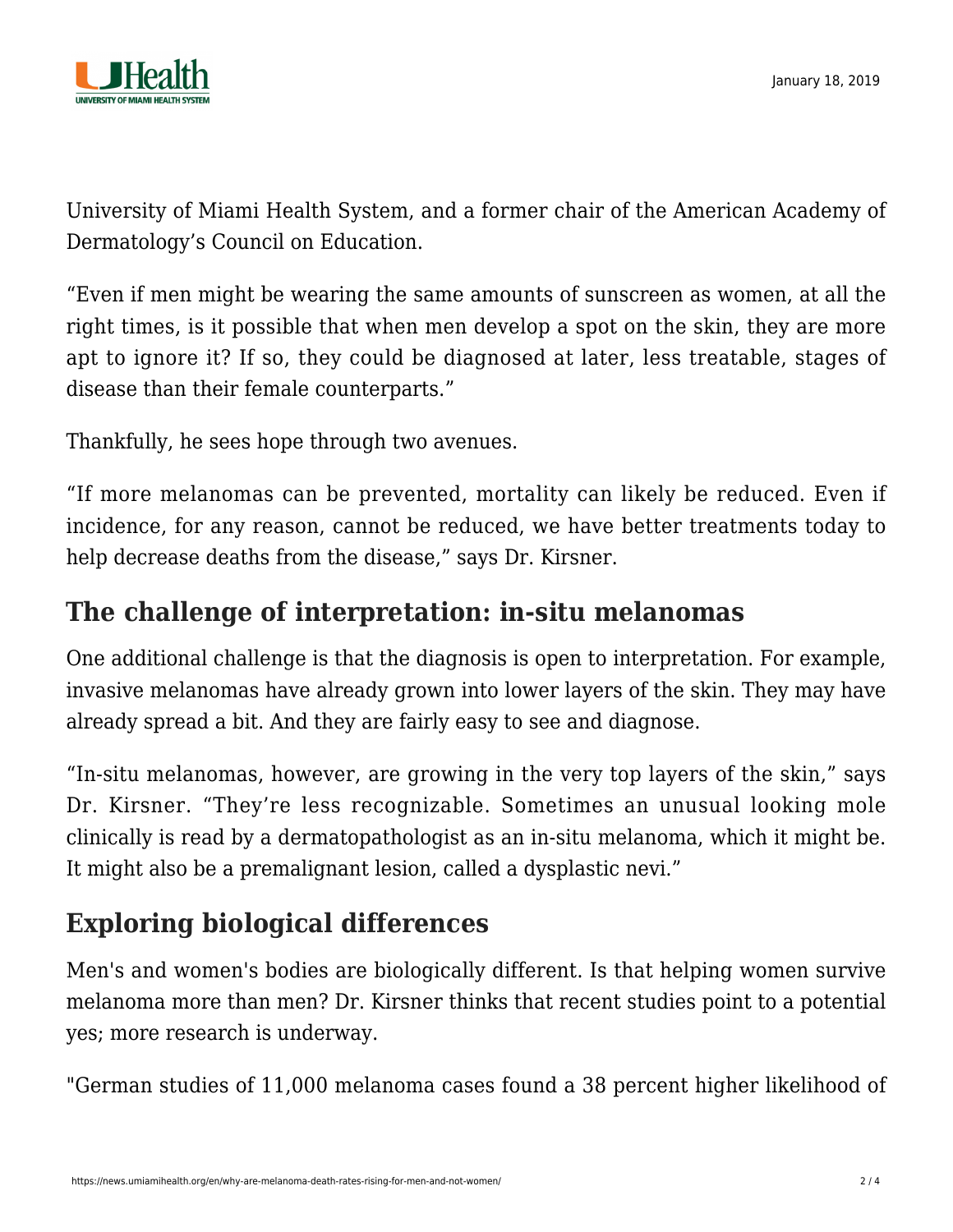

female survival, all other factors equal," says Dr. Kirsner. "Women's melanomas were noted as being less likely, or slower, to spread (metastasize) into lymph nodes. Some other [research by Stanford University and the Cancer Prevention Institute of](https://www.skincancer.org/publications/the-melanoma-letter/summer-2014-vol-32-no-2/men) [California](https://www.skincancer.org/publications/the-melanoma-letter/summer-2014-vol-32-no-2/men) studied deaths from melanoma in 1,600 adolescents and young adults (ages 18 to 39) cases. Again, there were survival differences. In these younger patients, the women's reproductive years may have played a protective role."

# **Recommendations and precautions**

Regardless, Dr. Kirsner and other skin cancer professionals recommend the following for men and women:

- Follow proven [safe-sun precautions and sunscreen recommendations](https://news.umiamihealth.org/en/skin-cancer-facts-vs-fiction/).
- Practice [examining your own skin](http://dermatology.med.miami.edu/documents/looking-good-2016-infographic.pdf) more regularly for any changes.
- Schedule a skin exam with a dermatologist every three years before 40 years old, and annually after age 40.
- Know your [personal and family risk factors](http://researchers.uhealthsystem.com/health-library/skin/typesof/melanoma). If you are at higher risk, schedule exams more frequently with your dermatologist.
- Remember UV and sun exposure risks are around you 12 months a year ... not just in the summer.
- Accept that no one is free and clear of risk. Although certain populations have greater risk levels (e.g. those with darker skin pigments), all races and ethnicities are susceptible.

To make an appointment for an initial skin assessment in the Miami area, call 305-243-6704. For information about melanoma treatments and tests, visit [Sylvester](https://umiamihealth.org/sylvester-comprehensive-cancer-center/treatments-and-services/skin-cancers/melanoma-and-merkel-cell-carcinomas) [Comprehensive Cancer Center](https://umiamihealth.org/sylvester-comprehensive-cancer-center/treatments-and-services/skin-cancers/melanoma-and-merkel-cell-carcinomas).

**Read more:** [Skin Cancer Facts vs. Fiction](https://news.umiamihealth.org/en/skin-cancer-facts-vs-fiction/)